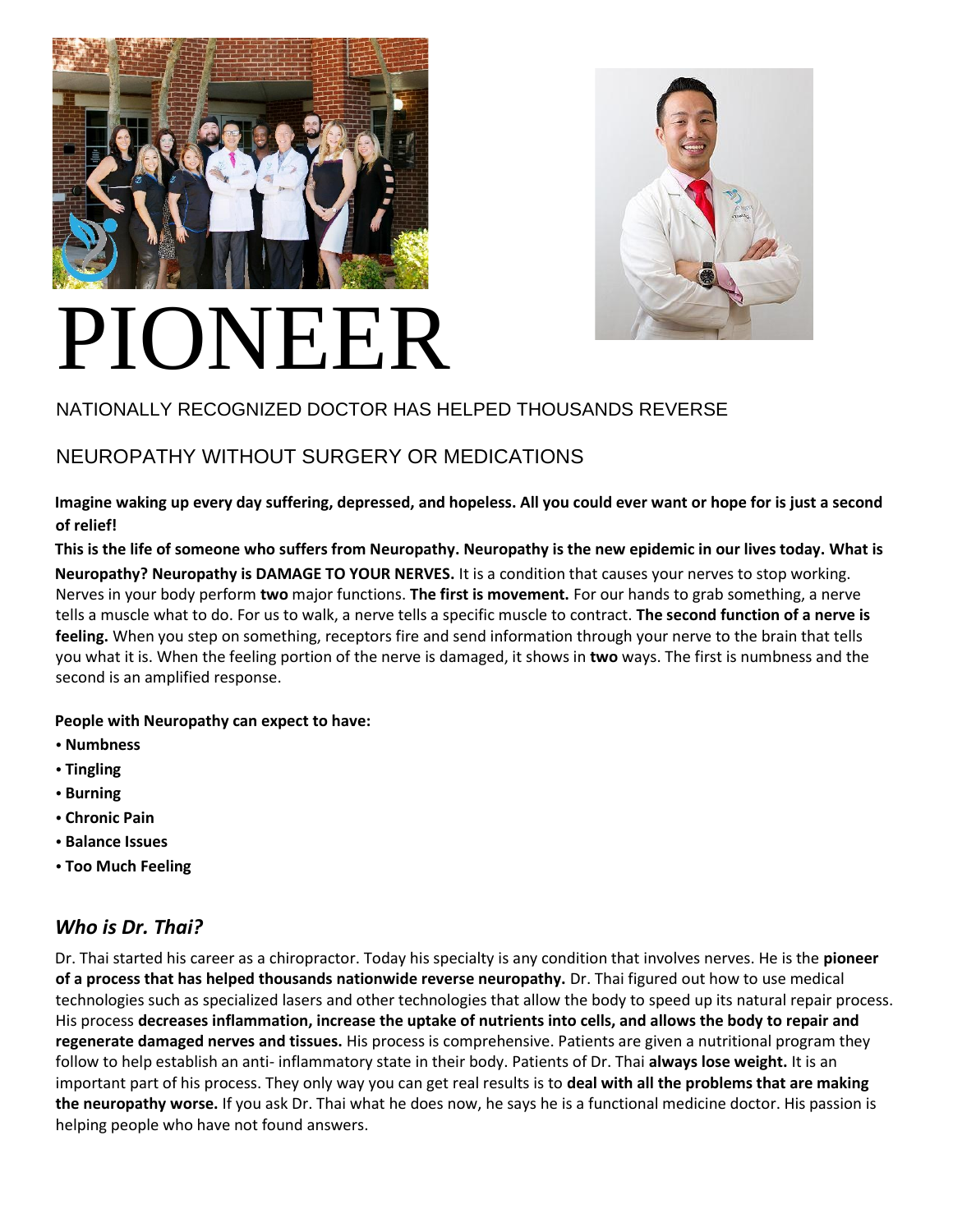## *What are the DANGERS of having NEUROPATHY?*

Let me tell you about Betty. Betty is in her 70's. She is a vibrant, active person. She loves life. She loves doing things. Most of all she loves spending time with her grandkids. She ended up with **Neuropathy because of diabetes.** If you have diabetes, it is almost a guarantee you will end up with neuropathy. The diabetes causes your nerves to be stripped of its outer covering which exposes the nerve to the outside environment. This causes more and more damage to the nerve's ability to work. Betty lost feeling in her feet. Her legs were getting **weaker and weaker.** Walking just a few steps felt **impossible**. She went to her doctor only to hear that there was nothing that they could do, that they had **NO ANSWER**  for her problem. The best her doctors could do was give her drugs to temporarily help with the symptoms. Betty was **angry, saddened, and depressed**. She saw her life being taken away by this disease!

## *What are the DANGERS of having NEUROPATHY?*

Betty saw Dr. Bao Thai on **ABC's Good Morning Texas**. He had a patient on that had her exact problems, **but now her neuropathy was reversed.** In her mind Betty thought, "How could this be?" Her primary care doctor, neurologist, and pain management doctor had all told her it cannot be reversed. So how is this patient on TV that has the **exact same problems** and had also been told by the doctor that nothing could be done, **now NO LONGER have neuropathy?** She was intrigued and finally had some hope. If someone else was able to beat neuropathy, why not her?

Betty called immediately and made an appointment to see Dr. Thai. Sitting in his waiting room she saw the **office filled with happy faces.** She talked to some of the patients in the room and heard fantastic stories of people who had neuropathy from diabetes, chemotherapy, as a result of back or neck surgery, and from medications that caused the problems to people who had no idea where their neuropathy came from. Every single patient she talked to had nothing but praise for Dr. Thai and his staff. She was amazed that everyone in there was from a different city in the Metroplex. People were driving from Dallas, Ft. Worth, and all in between. **They all were finally getting better!** Their feeling was coming back. Their strength was improving. Their balance was getting stronger and stronger. **She knew she was in the right place!** 

During Betty's consultation with Dr. Thai, he spent time explaining to her why she had neuropathy in a way none of her doctors had done before. She felt his enthusiasm and love he had for the work he was doing. **At the end, she knew exactly why she had neuropathy, why conventional treatments continually fail, what would happen if she did not do something different, and why Medicare and insurance companies were not the answer to her problems.** Everything finally made sense. She had clarity and direction on what she had to do to reverse her neuropathy. She was sick and tired of Medicare and insurance companies paying for treatment that did nothing for her. At the end of the consultation she made up her mind that this is what she wanted to do. She talked to Dr. Thai's care team regarding the financial aspect of her plan. Everything made sense! She started treatmentwith great joy and excitement, and her **NEUROPATHY IS NOW GONE!** She can feel her feet again. The pain is gone. Her balance is strong. She can walk again with confidence. Feeling the gas pedal in her car is real again! All her prayers had been answered. She was asked if there was one piece of advice she would give to someone suffering from neuropathy what it would be. She said, **" Do not wait until it is too late. Go see Dr. Thai and let him help you with your problems. Your doctors cannot do anything for you. Dr. Thai can!"**

If you want to watch for yourself some of the many patient videos Dr. Thai has, go

#### **www.DFWNerveAndhHealth.com**